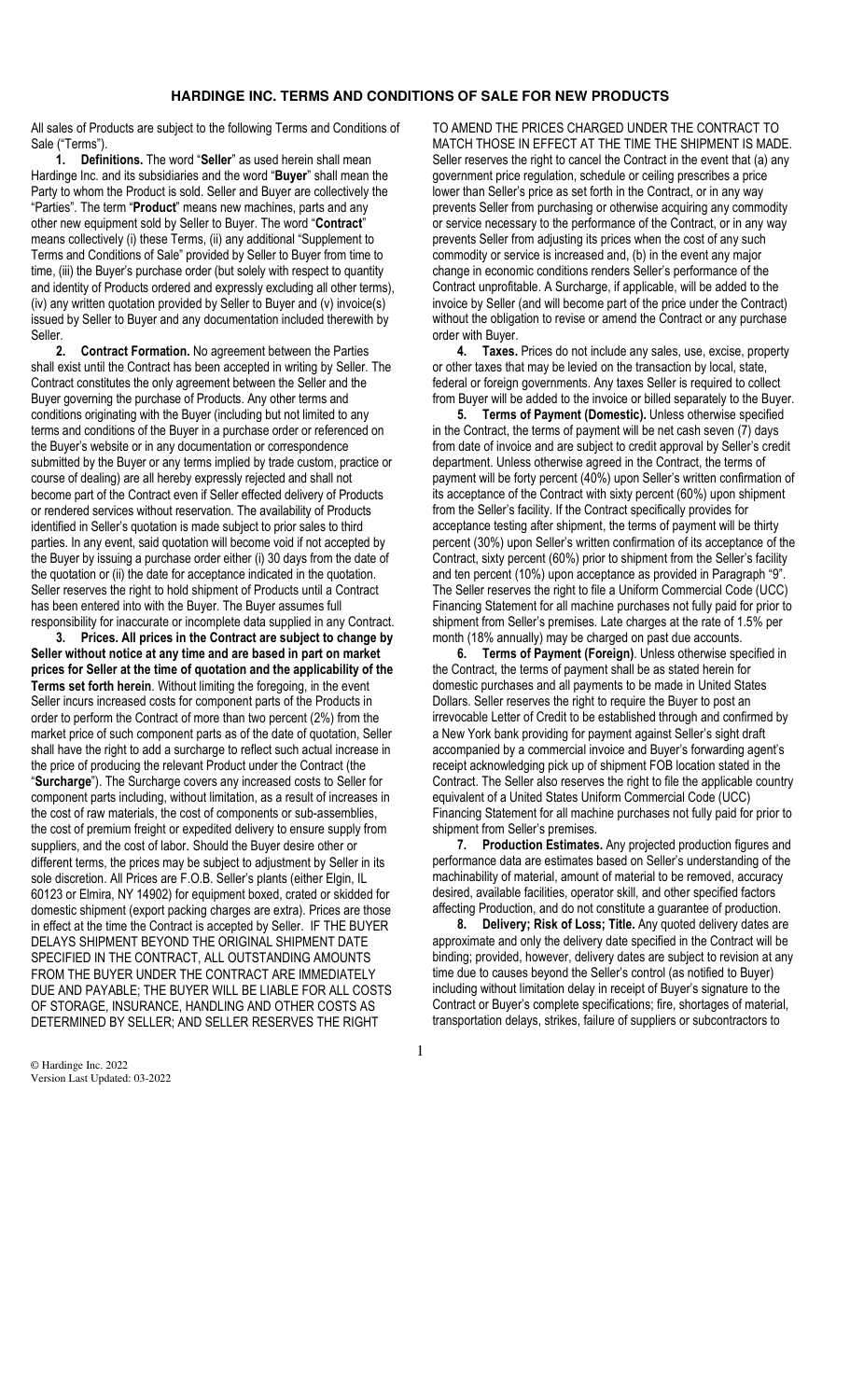meet delivery schedules, war, riots, acts of God, epidemics, pandemics, any action by any government agency and any priority or rationing system imposed by authority of any government agency. Delivery to a common carrier or licensed trucker shall constitute tender of delivery, passing of risk of loss to the Buyer and all risk of loss or damage in transit shall be borne by the Buyer. Seller shall not be liable to Buyer for any costs, damages or expenses arising, in any way, from any late delivery or non- delivery. Seller reserves the right to stoppage in transit and to repossess equipment notwithstanding delivery to the carrier until payment in full has been made to Seller. Title to the Products will not pass to Buyer, and Buyer hereby grants a security interest to Seller in such Products (together with all of the rights and remedies of a secured party under the Uniform Commercial Code), until all Seller invoices have been paid in full. During the period of reservation of title, Buyer must, at its own cost, maintain the Products and insure them for the benefit of Seller against all risks. No claim relating to quantity, condition, loss or damage to the Products made by Buyer will be accepted by Seller unless Seller is given written notice of said claim within thirty (30) days after date of shipment and Buyer establishes that such condition, loss or damages to the Products existed prior to shipment.

**9. Acceptance**. Where the Contract expressly provides for acceptance of the Product by the Buyer (whether at Seller's plant or Buyer's facility), Seller shall notify Buyer that the Product is available for acceptance testing and Buyer shall: (i) test where appropriate and evaluate the Product to determine whether it substantially conforms to the specifications and performance requirements specifically set forth in the Contract; and (ii) will provide a written notice to Seller of its acceptance of the Product, or provide a written notice of nonconformity specifying why and how the Product does not substantially conform to the specifications and performance requirements set forth in the Contract. Buyer will use commercially reasonable efforts to complete this acceptance testing within five (5) calendar days from Product being made available by Seller for testing, but, in any event, will provide written notice of its acceptance or rejection of the Product within ten (10) calendar days (unless another time period is specified in the Contract). If Buyer does not respond within the ten (10) calendar days' period, then the Product will be deemed accepted. If Seller receives a notice of nonconformity from Buyer, it shall promptly: (a) take such steps as are necessary to remedy the error or deficiency to ensure that the Product does substantially conform to the applicable description and criteria as set forth above; and (b) provide to Buyer a written notice of remedy. Upon receipt of a notice of remedy, Buyer may, within a subsequent ten (10) calendar day period, conduct such further tests and evaluations on the Product as necessary to determine whether the Product substantially conforms with the specifications set forth in the Contract and either finally accept or reject such Product as nonconforming. If the Product is rejected as non-conforming, Seller's maximum liability shall not exceed an obligation to either (a) repair or replacement of the defective part or Product, or, at the Seller's option, (b) accept the return of the Product and make a full refund of the amount paid by Buyer for the relevant Product. In either case, such remedy shall be the Buyer's sole and exclusive legal and equitable remedy for a Product that does not pass acceptance testing. Any return of the Product will be subject to the provisions of Paragraph "12".

**10. Material sent for Repair.** Buyer's material sent to Seller for modernization or repair or being returned pursuant to the provisions of these Terms will be delivered by Buyer, at its expense, to the repair or manufacturing plant designated by Seller where the work is to be performed. Title to the Buyer's material will remain at all times with

© Hardinge Inc. 2022 Version Last Updated: 03-2022 Buyer. Risk of loss or damage to material will transfer to Seller upon its arrival at the repair or manufacturing plant and will transfer back to Buyer upon its delivery by Seller to the carrier at the repair or manufacturing plant after the work is performed. When repair work is performed by Seller at Buyer's site, title and risk of loss or damage to the Buyer's material and other property shall remain at all times with the Buyer.

**11. Warranty, Disclaimer and Remedy.** Subject to payment in full by Buyer in accordance with the terms of the Contract, Seller warrants to the original Buyer only that new Products manufactured by the Seller and sold directly by the Seller or through an authorized representative and used by the original Buyer within limits of rated and normal usage will be free from defects which are not commercially acceptable in material and workmanship for the following periods, measured from the date of shipment: (i) six (6) months for repair parts purchased after the original machine warranty expires; and (ii) twelve (12) months for all new grinding machines. Wear parts such as bearings, bellows, belts, cables, contactors, perishable tooling (quills, wheels, etc.), relays, switches and the like are not covered. For vendor supplied Products on Hardinge Grinding Group Contracts, the warranty will be the vendor warranty or one year, whichever is shorter. This warranty shall apply only to new Products sold, installed and maintained in the forty eight (48) continental United States. Installation must take place no later than 3 months from the date of shipment. Any Product not so sold, installed and maintained shall be sold "as is" and any repairs or service shall be provided in accordance with Paragraph "15" unless otherwise expressly agreed to in writing by Seller. In no event shall the Buyer have any rights greater hereunder than if all components were manufactured by Seller. The terms of this warranty do not in any way extend to any Product or part thereof which has a life under normal usage inherently shorter than one year, secondhand Products or Products which were not manufactured by the Seller and not sold under the Hardinge Inc. trade name. Different terms and conditions are applicable to secondhand Products. Seller's obligation and liability with respect to components not manufactured by the Seller shall be limited to the extent of express warranties received by Seller from such component manufacturers unless said components are sold under the Hardinge Inc. trade name, in which case, the new machine warranty shall be applicable. This warranty is void and of no effect and Seller shall not be liable for any breach of warranty, express or implied, if the equipment or any part or component thereof shall have been repaired or altered by persons other than the Seller (unless expressly authorized in writing by Seller), or if the equipment is operated or installed contrary to Seller's instruction or subjected to misuse, negligence or accident. Written notice of any claimed defect within the warranty period must be presented to the Seller immediately upon Buyer's discovery of the defect. Seller shall have the option to inspect any parts claimed to be defective either at the Buyer's place of business or at the Seller's place of manufacture while the Product is in the claimed defective condition. No return shall be accepted unless Seller has had an opportunity to inspect the equipment or has expressly authorized the return. If the equipment defect constitutes a safety hazard, operation of the Product must be suspended until corrective action is completed. Seller, upon receipt of written notice of a claimed defect, will proceed without unreasonable delay to remedy any defect coming within the warranty which is found to exist. During the warranty period, parts found to be defective by Seller's inspection will be furnished free of charge, shipment F.O.B. Point of Origin. **THERE ARE NO OTHER WARRANTIES THAT EXTEND BEYOND THE WARRANTY HEREIN CONTAINED. THE WARRANTY STATED HEREIN IS IN LIEU OF ALL OTHER WARRANTIES EXPRESS OR IMPLIED, INCLUDING**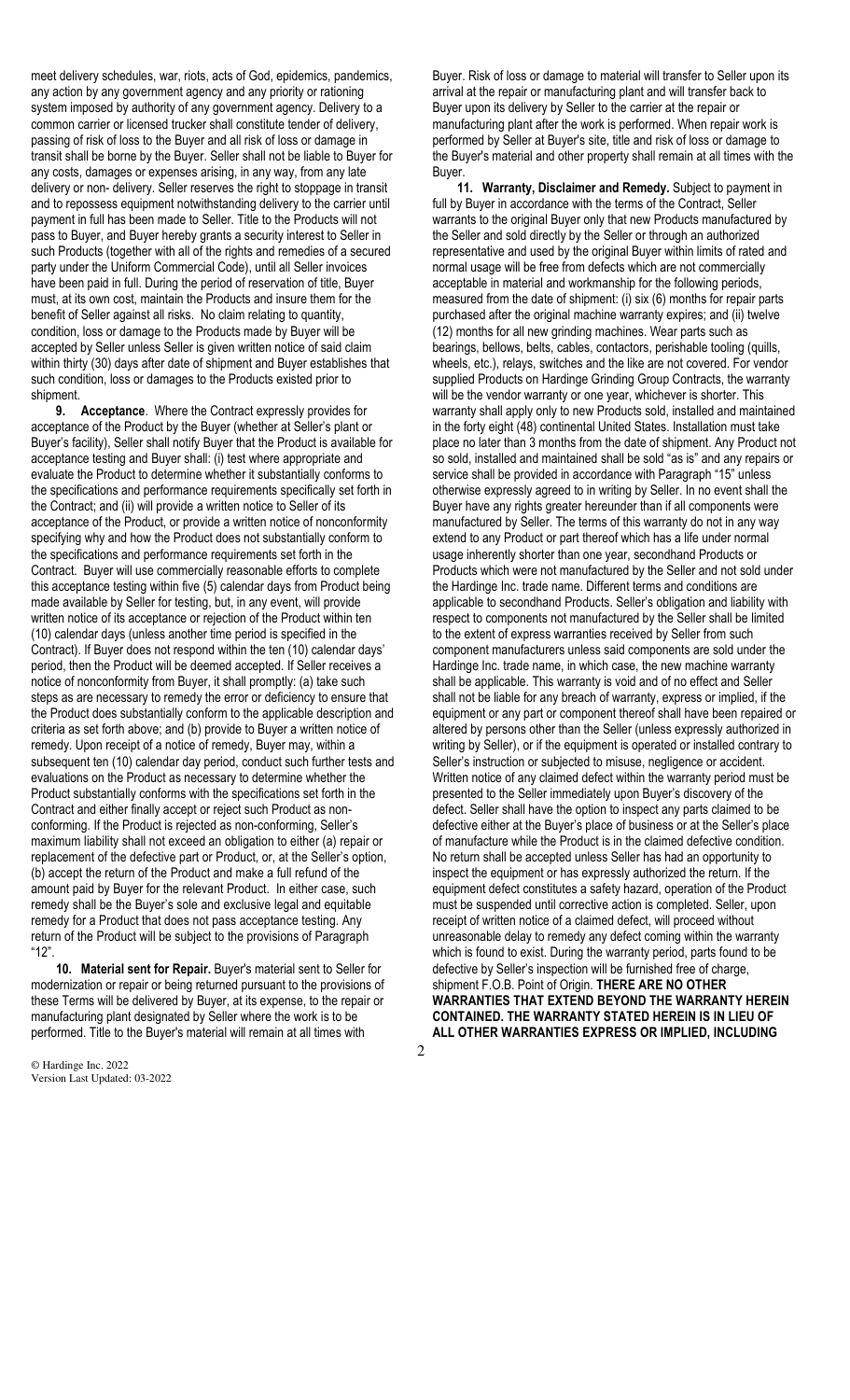**BUT NOT LIMITED TO, ANY IMPLIED WARRANTY OF MERCHANTABILITY OR FITNESS FOR A PARTICULAR PURPOSE AND IS IN LIEU OF ANY AND ALL OTHER OBLIGATIONS OR LIABILITIES ON SELLER'S PART.** No statement, oral or written, inconsistent with this warranty is binding on the Seller. No agent, employee or representative of the Seller, other than a duly authorized officer, has any authority to bind the Seller to any confirmation, representation or warranty concerning the Product beyond that specifically included in the warranty contained herein. **UNDER NO CIRCUMSTANCES WILL THE SELLER BE LIABLE FOR ANY INCIDENTAL OR CONSEQUENTIAL DAMAGE OR EXPENSE OF ANY KIND, INCLUDING, BUT NOT LIMITED TO, PERSONAL INJURIES AND LOSS OF PROFITS, ARISING IN CONNECTION WITH ANY CONTRACT OR WITH THE USE, ABUSE, UNSAFE USE OR INABILITY OF BUYER TO USE THE PRODUCTS.** Seller's maximum liability shall not exceed an obligation to either (a) repair or replacement of the defective part or Product, or, (b) at the Seller's option, accept the return of the Product and make a full refund of the purchase price. In either case, such remedy shall be the Buyer's sole and exclusive legal and equitable remedy. If the Buyer and the Seller agree that it would be in the best interest of both Parties to return the Product and refund the purchase price, the Buyer shall be liable for the rental cost of the Product for the period from the date of shipment to the date the Product is returned to Seller (the "Rental Period"). The rental cost of Product shall be based on the latest Seller rental price for renting a similar product as the Product being returned for the Rental Period. This cost shall be deducted from the purchase price refunded to the Buyer. The sole purpose of the stipulated exclusive remedy shall be to provide the Buyer with free repair or replacement of defective Products, or refund of the purchase price, in the manner provided herein. This exclusive remedy shall not be deemed to have failed of its essential purpose so long as Seller is willing and able to repair or replace defective Products, or to refund the purchase price, in the prescribed manner.

**12. Returns Procedure.** All Products returned to Seller require a Return Material Authorization (RMA) to be issued by Seller. The RMA number must be clearly printed on each returned container. Any container received by Seller without an RMA number shall be returned to sender collect. Made-to-order items, special collets, items with special bore sizes, batteries, altered or etched items are not accepted for return. Products which are returned in new and unused condition in the original package within thirty (30) days of the shipment date will be eligible for full refund less a ten percent (10%) restocking charge (minimum restocking charge of \$30.00). Returned parts must be shipped prepaid by Buyer. After thirty (30) days, new and unused parts will be accepted for return for up to three (3) months from the original shipment date with a thirty percent (30%) restocking charge applicable. After three (3) months from the original shipment date, Seller will not accept any returned Product. If the returned item is not what the Buyer ordered (as set forth in the RMA), Seller will replace the item, pay any additional shipping charges incurred and waive any restocking charge. If the seal is broken on returned printed circuit boards and the machine is out of warranty, or if the Seller's service technician did not perform the service, a two hundred dollar (\$200) testing fee shall be applicable. Before returning out of warranty printed circuit boards, Seller must be contacted for information. Not all circuit boards will be accepted for return. Seller reserves the right to inspect returned Products and to reject the return of Products in accordance with these policies. All rejected returns shall be reshipped to the Buyer at Buyer's expense. For all returns within the U.S., call 800-843-8801 Option 2 or 607-734-2281

© Hardinge Inc. 2022 Version Last Updated: 03-2022 or fax 607-734-3886. For all other returns, call 607-734-2281 or fax 607- 734-3886.

**13. Limitation of Liability. NOTWITHSTANDING ANY OTHER PROVISIONS OF THE CONTRACT AND TO THE EXTENT PERMITTED BY APPLICABLE LAW, SELLER, AND ITS SUBCONTRACTOR(S) AND SUPPLIERS AT ANY TIER, SHALL NOT BE LIABLE IN CONTRACT, IN TORT (INCLUDING NEGLIGENCE AND STRICT LIABILITY), OR OTHERWISE FOR ANY SPECIAL, INDIRECT, INCIDENTAL OR CONSEQUENTIAL DAMAGES WHATSOEVER INCLUDING, BUT NOT LIMITED TO, LOSS OF PROFITS OR REVENUE, LOSS OF USE OF EQUIPMENT OR SYSTEM, COST OF CAPITAL, COST OF TEMPORARY EQUIPMENT, CLAIMS OF CUSTOMERS OF THE BUYER, PERSONAL INJURY OR DAMAGE OR LOSS OF PROPERTY OR EQUIPMENT NOT SUPPLIED BY SELLER UNDER THE CONTRACT. THE REMEDIES OF THE BUYER SET FORTH HEREIN ARE EXCLUSIVE, AND THE TOTAL AGGREGATE LIABILITY OF SELLER, ITS AFFILIATES, AND ITS SUBCONTRACTOR(S) AND SUPPLIER(S) AT ANY TIER, WITH RESPECT TO THE CONTRACT, OR ANYTHING DONE IN CONNECTION THEREWITH SUCH AS THE PERFORMANCE, FAILURE TO PERFORM, OR BREACH THEREOF, OR FROM ANY ACTIVITY UNDERTAKEN BY SELLER WITH RESPECT TO THE PRODUCT BUYER'S MATERIAL, OR TECHNICAL ASSISTANCE, INCLUDING, BUT NOT LIMITED TO, THE MANUFACTURE, SALE, DELIVERY, RESALE, INSTALLATION, MAINTENANCE, FIELD ENGINEERING SERVICE, FIELD ADVISORY SERVICE, REPAIR OR USE OF ANY PRODUCT COVERED BY OR FURNISHED UNDER THE CONTRACT, WHETHER IN CONTRACT, IN TORT (INCLUDING NEGLIGENCE AND STRICT LIABILITY) OR OTHERWISE, SHALL NOT EXCEED THE PURCHASE PRICE FOR THE RELEVANT PRODUCT.** 

**14. Indemnification.** Buyer agrees to indemnify, defend and hold Seller harmless from any and all liability, loss or damages which Seller may suffer as a result of claims, demands, costs or judgments made against Seller arising out of any use whatsoever of the Products sold pursuant to the Contract, which liability, loss or damages, claims, demands or judgments are based upon or result from (a) any alteration or modification of the Product by Buyer, Buyer's officers, agents or employees; or (b) the failure of Buyer, Buyer's officers, agents or employees to follow manufacturer's instructions, warnings or recommendations which are communicated by Seller to Buyer in any form before, during or after the date of the Contract; or (c) the failure of Buyer, Buyer's officers, agents or employees to comply with federal, state, local or foreign laws or regulations applicable to the use of such machinery or equipment, including but not limited to, the 1970 Occupational Safety and Health Act as amended; or (d) the failure of Buyer, Buyer's officers, agents or employees to properly train and instruct anyone using the Product.

**15. Repairs and Service Non-Warranty.** The cost of all servicing of Products not provided for in preceding sections of these Terms may be charged for by the Seller at a per diem rate per worker per working day plus transportation and living expenses.

**16. Cancellation.** Upon written request from Buyer to cancel all or part of a Contract, the Seller will stop all work as promptly as possible. All cancellations shall be assessed a minimum cancellation fee of 15% of the quoted purchase price to cover the cost of order processing. In addition, Seller may recover a further cancellation fee based on percentage of completion of the Product with such further cancellation charge computed on the basis of the Seller's full cost plus 15% (for all engineering work, all work in process and raw materials, all supplies and commitments made by the Seller in connection with the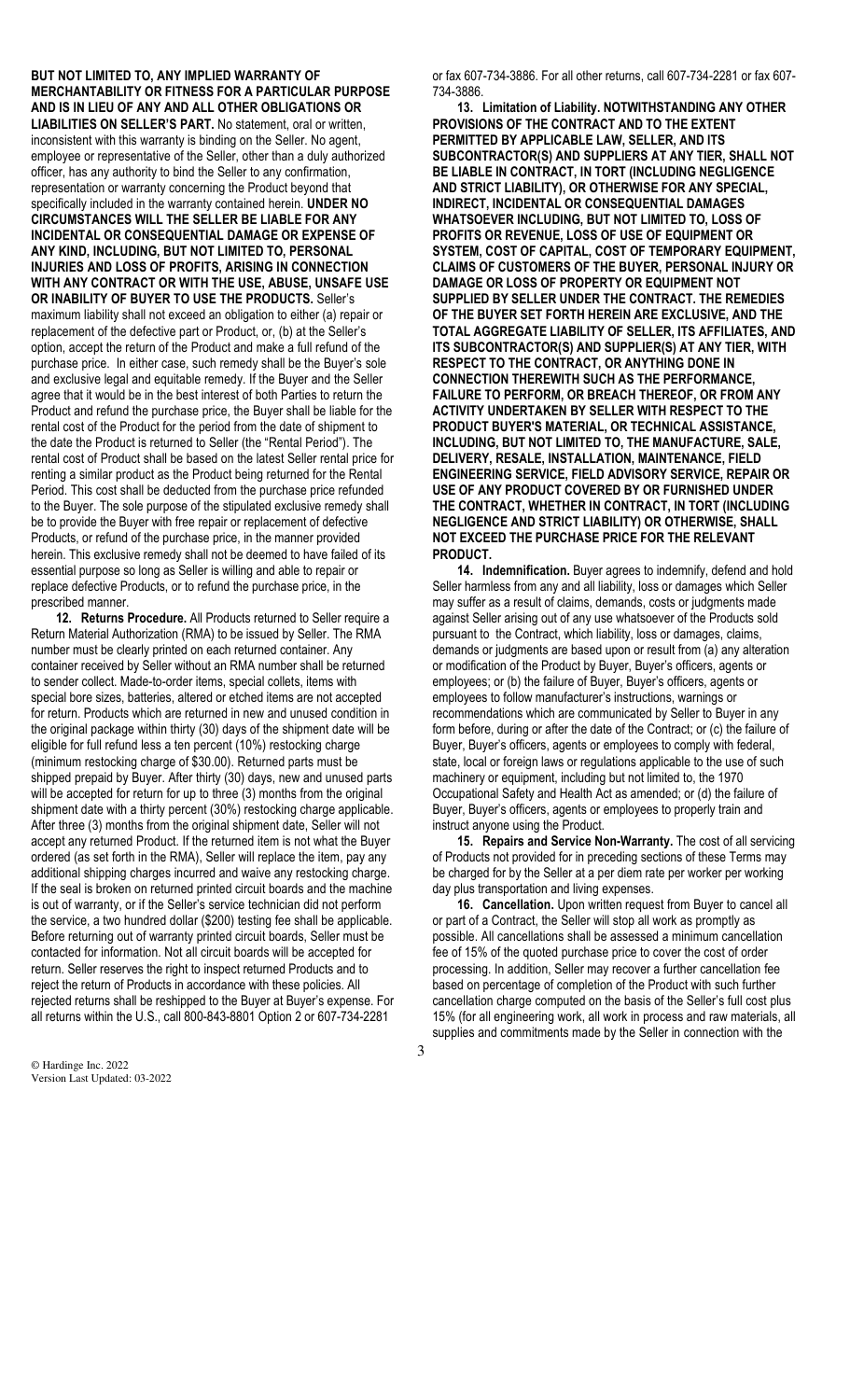Contract), less such allowances as the Seller may be in a position to make for any standard components and for the balance of the material as scrap. Products that are complete on date of notification in writing to stop work or cancel shall be invoiced and paid in full and Buyer shall promptly instruct Seller as to the disposition of the Product and the Seller, if instructed, shall hold the Product for Buyer's account. All costs of storage, insurance, handling, boxing or other costs in connection therewith shall be borne by the Buyer.

**17. Property Rights.** Seller retains for itself any and all intellectual property rights in and to all designs, engineering details and other data pertaining to any Product or materials designed in connection herewith and to all rights of discovery, invention or patent rights arising out of work done for Buyer. The Buyer expressly agrees that it will not assert any intellectual property rights therein, except the rights for itself and subsequent owners to use the Product. Any prints, brochures, drawings or other information furnished to the Buyer by the Seller are intended solely for the confidential use by the Buyer and shall remain the property of the Seller and shall not be used by Buyer for any commercial purpose, including to the detriment of the Seller's competitive position.

**18. Patent Indemnity.** If any Product furnished by the Seller is rightfully claimed to infringe any United States Patent issued at the time the Contract is accepted, Seller agrees at its option: (1) to procure for Buyer the right to use the Product, or (2) to modify or replace the Product so as to avoid infringement, or (3) to accept redelivery of the Product and reimburse Buyer for the purchase price and any transportation expenses incurred by Buyer. Should any litigation be instituted against Buyer based on a claim that any Product in the condition as shipped by Seller infringes any United States Patent, Seller will undertake the defense thereof in Buyer's behalf and pay any damages and costs awarded therein against Buyer, provided Seller is given prompt written notice and is furnished with copies of all demands, process and pleadings and Buyer cooperates fully in giving Seller authority, information and assistance at Seller's expense for such defense, as well as control over the defense and any negotiations with regard to settlement. **THE FOREGOING REPRESENTS SELLER'S ENTIRE AND EXCLUSIVE OBLIGATION WITH RESPECT TO ANY CHARGE OF INFRINGEMENT AND IS IN LIEU OF ANY EXPRESS, IMPLIED OR STATUTORY WARRANTY RELATING TO INFRINGEMENT. SELLER SHALL HAVE NO RESPONSIBILITY INSOFAR AS ANY PRODUCT MODIFIED BY BUYER OR MADE OR MODIFIED BY SELLER IN ACCORDANCE WITH THE CONTRACT AND BUYER SHALL INDEMNIFY SELLER IN ACCORDANCE WITH THE INDEMNITY IN PARAGRAPH "14" ABOVE FOR ANY CLAIM WHICH ARISES OUT OF SELLER'S COMPLIANCE WITH BUYER'S SPECIFICATIONS. SELLER SHALL ALSO HAVE NO RESPONSIBILITY WITH REGARD TO ANY SETTLEMENT, ADMISSION OR PROMISE MADE BY BUYER WITHOUT SELLER'S PRIOR WRITTEN CONSENT, NOR SHALL SELLER BE LIABLE FOR ANY INDIRECT, SPECIAL OR CONSEQUENTIAL DAMAGES OF ANY NATURE WHATSOEVER, INCLUDING LOSS OF PROFITS, CLAIMED TO HAVE BEEN SUSTAINED BY BUYER OR ANY USER OF THE PRODUCT ARISING OUT OF ANY CLAIM OF INFRINGEMENT.** Seller is entitled to indemnity from certain of its

suppliers and the rights and options vested in Seller shall extend to such suppliers and may be exercised by them.

**19. Confidentiality Agreement.** Buyer agrees to treat in confidence any information that may be received from Seller in connection with this Contract and designated by Seller as confidential or proprietary. Buyer shall have the limited right to use such Seller proprietary information for system maintenance and operations

© Hardinge Inc. 2022 Version Last Updated: 03-2022

purposes and agrees not to disclose such Seller proprietary information to any third party without prior written consent from Seller. Buyer further agrees to make such Seller proprietary information available to its employees only on a need to know basis. Where consent is granted by Seller for disclosure of any of its proprietary information, Buyer shall require the recipient to execute a confidentiality agreement approved in advance by Seller.

**20. Reservation of Rights.** Seller reserves the right to make subsequent improvements and changes in design in its Products without imposing any obligation to make such changes or improvements upon Products sold to the Buyer.

**21. Limitation of Action.** Any action based upon an alleged breach of warranty must be commenced within twelve (12) months from the date that Buyer knew or should have known of the alleged defect or breach. Any other action against Seller must be commenced within twelve (12) months from the time the cause of action accrues unless the period for action shall be extended by Seller in writing. In the interpretation of this limitation of action for breach of Seller's warranty it is expressly agreed that there are no warranties of future performance of the equipment that would extend the period of limitation herein contained for bringing an action. IT IS EXPRESSLY UNDERSTOOD THAT ANY EFFORT BY BUYER, SELLER OR AGENTS TO REPAIR ANY PRODUCT SHALL NOT EXTEND THE TWELVE (12) MONTH PERIOD OF LIMITATION UNLESS SELLER AGREES IN WRITING. THE WARRANTY SET FORTH IN PARAGRAPH "11" APPLIES TO REPLACEMENT PARTS AS WELL AS PRODUCTS ORIGINALLY SOLD, AND NOTHING EXCEPT SELLER'S WRITTEN CONSENT SHALL EXTEND ITS OBLIGATION IN WARRANTY MORE THAN THE PERIOD SPECIFIED IN PARAGRAPH "11".

**22. Installation Costs.** All costs associated with Product installation and/or erection shall be borne solely by Buyer.

**23. Unnecessary Delay.** If the Buyer causes unnecessary delay to the Seller's turnkey, installation process or warranty service calls, the Buyer shall be liable for all costs associated with Seller's waiting time including, but not limited to, time and material costs, travel expenses and any other costs associated with Seller's requirement to wait due to unnecessary delay. This cost shall be charged at the standard service or turnkey rates and shall be added to the first invoice sent to the Buyer following the occurrence of the unnecessary delay.

**24. Interpretation.** The Contract shall be governed by and construed in accordance with the substantive and procedural laws of the State of Illinois, USA. The Parties agree to specifically exclude the application of the United Nations Convention on Contracts for the International Sale of Goods. All references to "Dollars" are to "U.S. Dollars.'

**25. Reformation.** In the event that any provision of these Terms is held illegal or unenforceable under applicable law by a court of competent jurisdiction, the validity or enforceability of the remaining provisions will not be affected, provided that the fundamental terms and conditions of these Terms (including without limitation Paragraphs 2, 3, 5, 6, 8, 11, 13, 14, 18, 19, 21 and 24) remain legal and enforceable. To the extent that any non-fundamental terms and conditions of these Terms are determined by a court of competent jurisdiction to be unenforceable, the unenforceable provision or provisions may be reformed to as closely as possible effectuate the intent of Seller and Buyer.

**26. Alternate Dispute Resolution.** In the event a dispute between the Parties cannot be resolved, an appeal shall be made to a committee consisting of a corporate officer or other legal representative authorized to act on behalf of the respective Party under local law. The corporate officers or legal representatives authorized to act on behalf of the